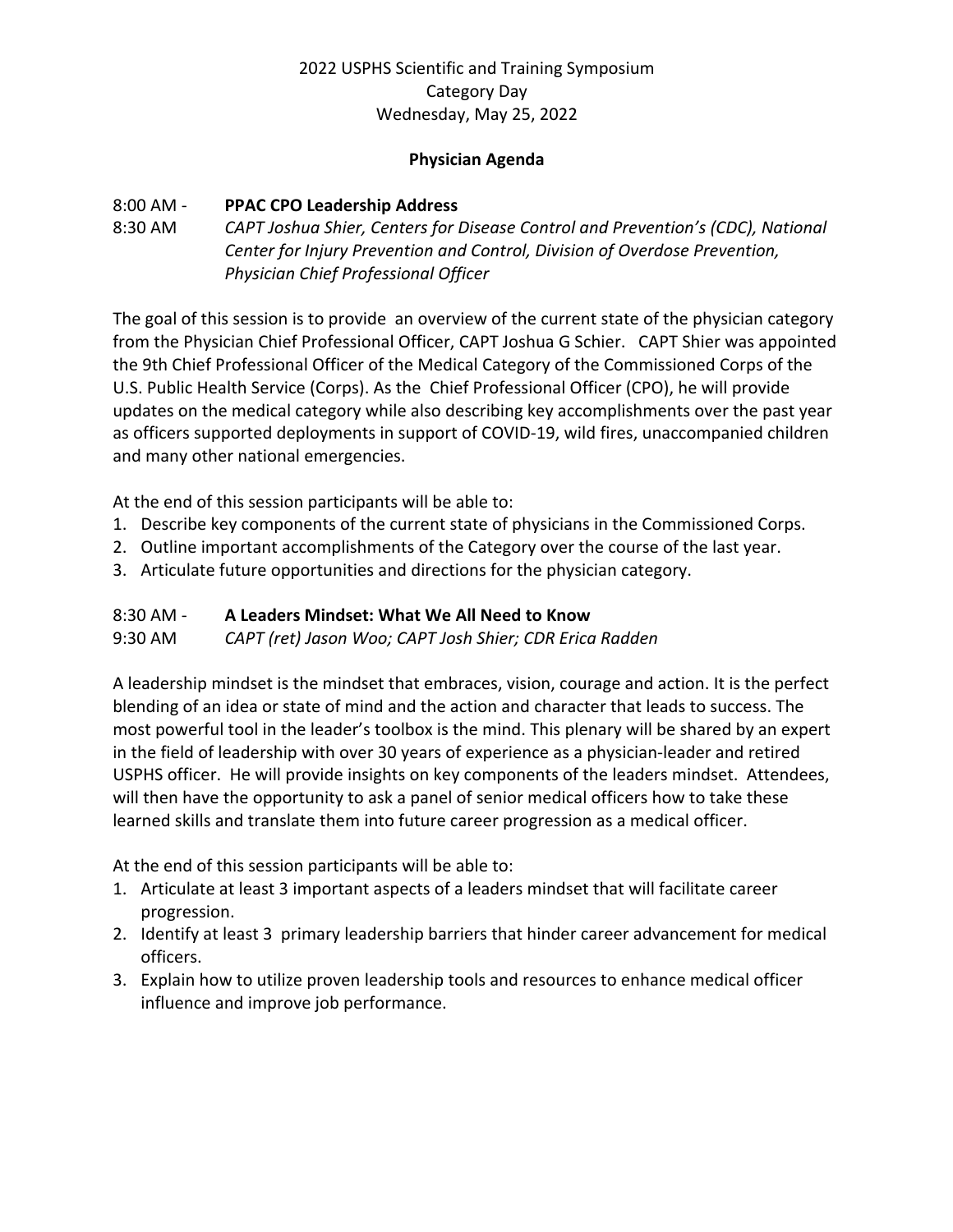#### 9:30 AM - **RoundTable Session I: Presentations from the Field**

10:00 AM *CAPT Paul Jung; CDR Melissa Briggs Hagen; CDR Kristie Clarke; CDR Duong Nguyen; LCDR Hannah Kirking; LCDR Ruth Link-Gelles; LT Colin Smith; Sharon Saydah*

This session will feature scientific presentation featuring the important work of USPHS physicians. Experts across the field will discuss major public health issues, key challenges, cutting-edge scientific evidence, potential solutions, and recent developments in the field of public health.

At the end of this session participants will be able to:

- 1. Assess the health of populations at risk for poor health outcomes and identify key solutions.
- 2. Formulate public health priorities designed to solve local and national health problems.
- 3. Explain how inequities can be addressed in the care of different populations.

### 10:30 AM - **RoundTable Session 2: Presentations from the Field**

11:00 AM *CDR Kristie Clarke; CDR Kevin Gaines; LCDR Laura Quilter; LCDR Alison Ridpath*

This session will feature scientific presentation featuring the important work of USPHS physicians. Experts across the field will discuss major public health issues, key challenges, cutting-edge scientific evidence, potential solutions, and recent developments in the field of public health.

At the end of this session participants will be able to:

4. Assess the health of populations at risk for poor health outcomes and identify key solutions.

5. Formulate public health priorities designed to solve local and national health problems. Explain how inequities can be addressed in the care of different populations.

11:00 AM - **Break in Exhibit Hall**

1:00 PM

### 1:00 PM - **Physician Luncheon and Presentation: Agile Leadership**

2:30 PM *RADM (ret) Sarah Linde, Executive and Leadership Coach, Sarah R. Linde Coaching* 

In a VUCA world, where Volatility, Uncertainty, Complexity, and Ambiguity reign, we need leaders who respond rather than react, clarify rather than confuse, create rather than criticize, and collaborate rather than compete. These are Agile Leaders. With the increasing need of USPHS Medical Officers to lead diverse teams and fill critical leadership positions within the Commissioned Corps, PHS Physicians must have agility as an essential part of their leadership.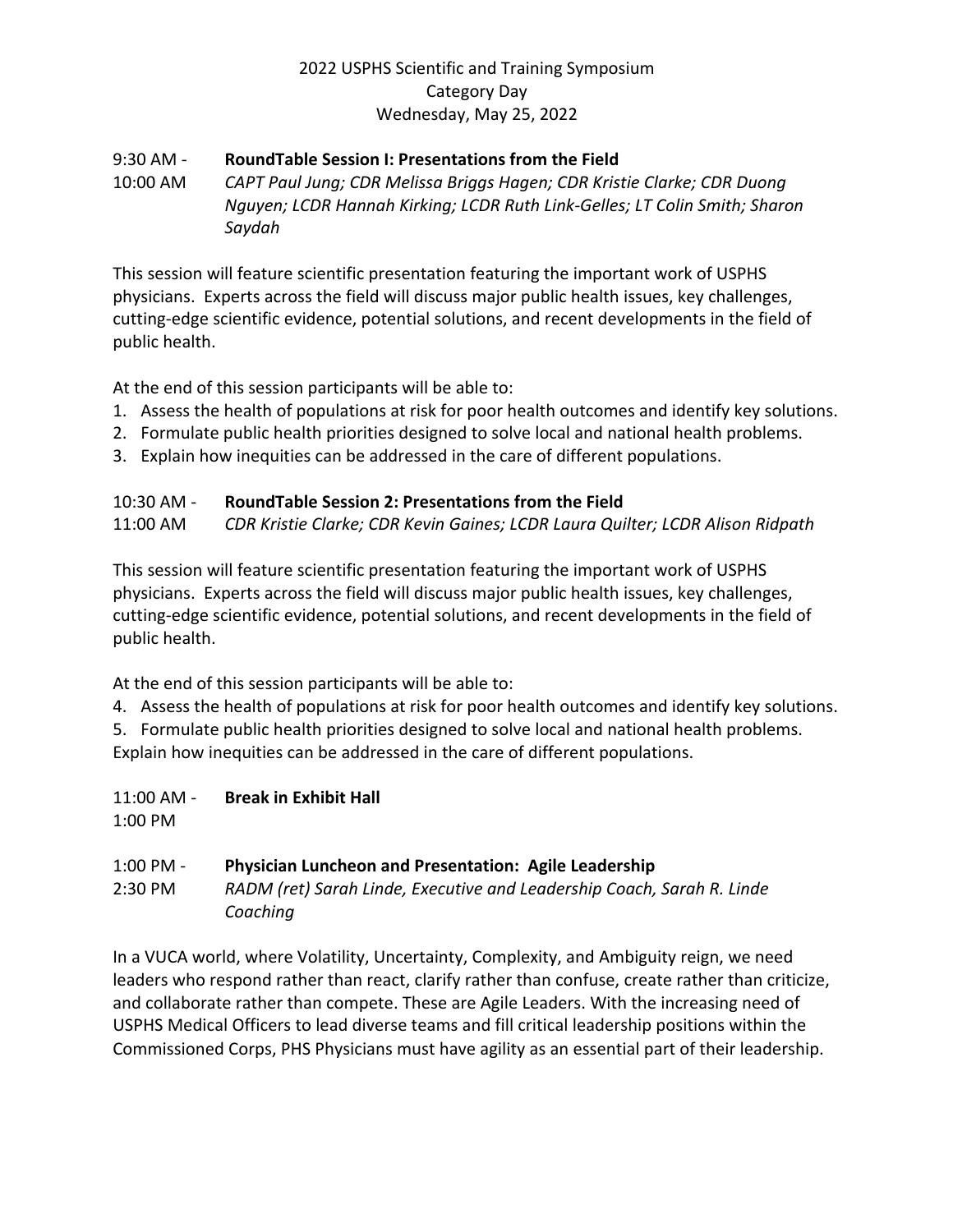At the end of this session participants will be able to:

- 1. List the characteristics, benefits, and principles of Agile Leadership
- 2. Describe how Agile Leadership can mitigate the challenges of VUCA environments
- 3. Identify tools and strategies to become an Agile Leader

## 2:30 PM - **Leadership in Practice - Leading Through Challenging Times**

3:15 PM *RADM TeCora Ballom; CAPT Brian Lewis* 

Leading in difficult times requires courage, emotional intelligence and integrity. It requires a leader who is humble and prepared, and steady in conflict. A leader who is resolute in pursuing the principles, even in the face of opposition. In this session we will hear from a panel of physician senior leaders who will provide insights into how we all can lean forward into our leadership traits to thrive during difficult times.

At the end of this session participants will be able to:

- 1. Explain why purpose, mission and values are important to guiding decision-making during difficulty
- 2. Explain the need for prioritizing mental and physical health in order to be present and be effective as a leader.
- 3. Describe how to entrust experts if and when needed.

## 3:15 PM - **Deployment Skills for Medical Officers**

5:15 PM CAPT Robert Marietta, Psychiatrist, DOD; *CDR Sara Jager, Physician, IHS; LCDR Elizabeth Van Dyne, Physician, USDA; LCDR Christine SooHoo, Physician, IHS; LCDR Isaac Young, Physician, IHS; LCDR Ugonna Ijeoma, Physician, CDC; LCDR Judith Eisenberg, Physician, CDC, Kathy Jackson Moderator: CAPT Keren Hilger*

Purpose: Provide evidence-based clinical theories to USPHS Officers on current best practices, increasing knowledge base and enhancing skills in officers who may deploy. Familiarize officers who may deploy on essentials of clinical care.

Session Description: The Deployment Skills session of Physician Category Day will be held over 2 hours, offering medical officers the opportunity to rotate through 5 skill stations including:

- Special Populations Pediatrics
- Wound care
- Force Protection
- PPE
- Mental Health assessments and management